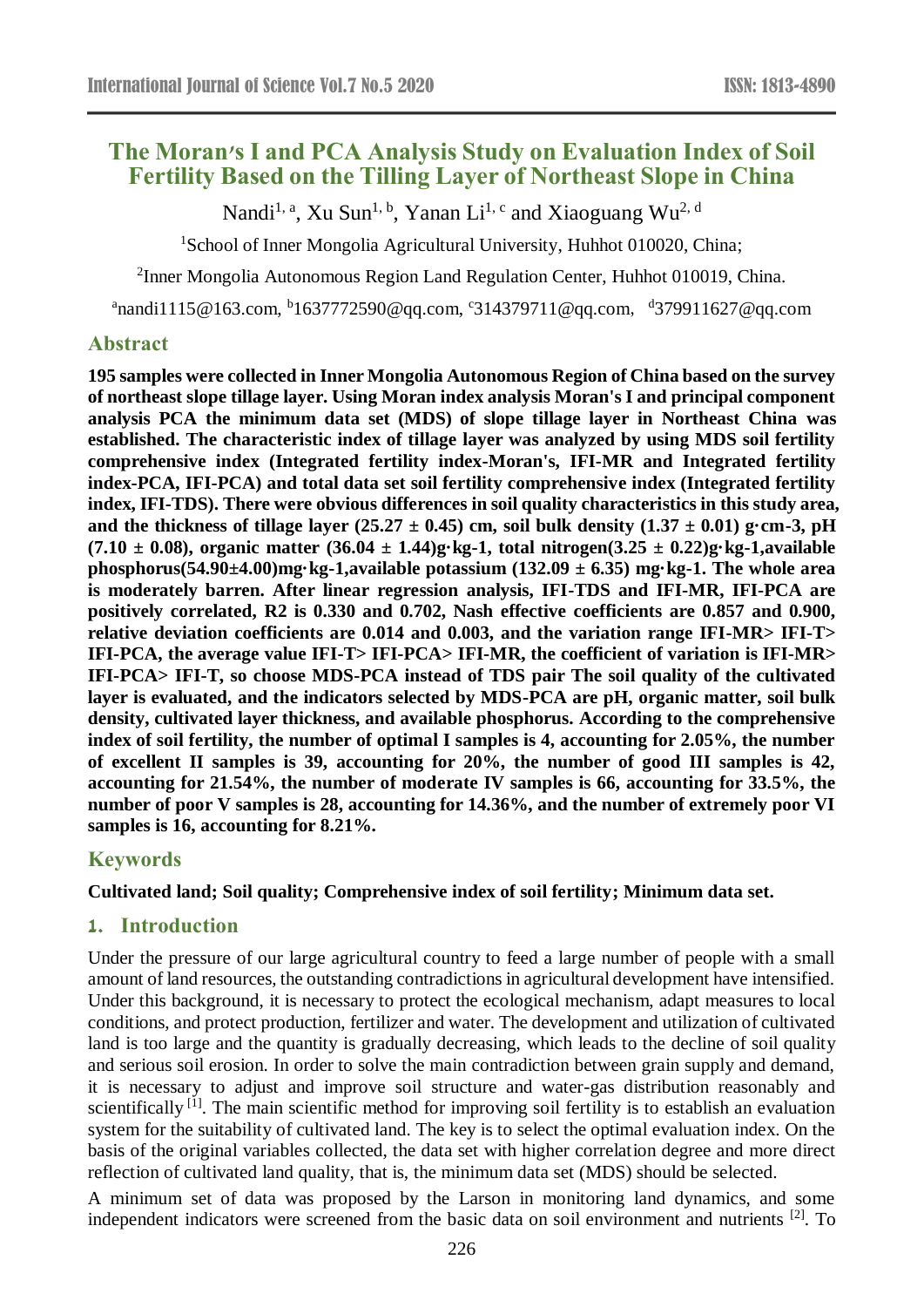establish data sets based on the extent of soil impact on cultivated land, Andrews S.S., Sparling G.P. and Bram Govaerts to USDA-NRCS the development of data  $[3,4,5]$  Such data sets have also been mentioned in studies of soil fertility assessment and quantitative expression through soil physical, chemical properties and topographic factors. It can be seen that as a method of land quality evaluation, the evaluation indexes of different soil species, different soil genera and different climatic conditions and environmental conditions are also different for different regions. This method is widely used in the study of land use patterns at home and abroad. the characteristics of land fertility were analyzed by cluster analysis, combined with minimum data set<sup>[6]</sup>, total data set and soil fertility comprehensive  $index^{[7]}$ . so on ,to carry on the quantitative appraisal to the northeast sand soil establishes the appraisal index system, has provided the basis for the reasonable scientific cultivation measure<sup>[8]</sup>. based on the analysis of variance, principal component analysis and other relevant statistical analysis, the impact on land use mode and soil quality is used as a measure of the minimum data set, and the proposed method is suitable for many regions with high stability, reliability and repeat-ability. Therefore, this paper studies the selection of the evaluation index and the establishment of the minimum data set for the soil fertility of the tillage layer on the northeast slope, and establishes the corresponding minimum data set by the global Moran index analysis and the principal component analysis [9].To further verify the accuracy of the data set, to explore the feasibility of the method from a reasonable and scientific point of view, to provide a reliable theoretical basis for the northeast slope cultivated land to regulate the soil structure, improve soil fertility, concentrate on the intensive way out.

### **2. Materials and Methods**

### **2.1 Servey area**

Inner Mongolia, as the main study area, is an important ecological barrier in the north and one of the 13 major grain-producing provinces (districts) in the country. The land area is about 1.18 million square kilometers. The annual precipitation decreases from east to west, not more than 400 mm, the annual average temperature is 6.7°, cultivated land area is about ninety thousands  $km^2$ , per capita cultivated land is about 5.5%, resident population 25.35 million people, due to the influence of plateau type geomorphological area, mainly temperate continental monsoon climate, from the Da xing a ling mountain and the northern foot of Yin Shan Bei Lu mountain as the climatic boundary, the difference is large, mainly planting corn, soybean, potato and so on, the main types are dark chestnut soil, typical meadow soil, typical black soil, and sandy soil, as shown in Table 1.

Table 1 Distribution of sampling points of tillage layer on northeast slope

| Union<br>City     | Longitude<br>and latitude                                                    | $Slope(\degree)$ | Altitude/m  | Soil type                                    | Geomorp<br>hic type | Topograp<br>hic site              | Samplin<br>g points |
|-------------------|------------------------------------------------------------------------------|------------------|-------------|----------------------------------------------|---------------------|-----------------------------------|---------------------|
| Huhhot<br>City    | $111.431^{\circ}$<br>111.799°E,<br>$39.633^{\circ}$<br>40.098°N              | $1-2$            | 1072-1413   | <b>Chestnut</b><br><b>Brown</b>              | Hills               | Slope                             | 5                   |
| Hulunbeir<br>City | $122.125^{\circ}$<br>125.186°E,<br>$47.381^{\circ}$<br>$50.028\textdegree N$ | $0-13$           | 214.2-534.3 | Black soil,<br>meadow soil                   | Hilly,<br>plain     | Midland,<br>midslope,<br>Downside | 62                  |
| Xingan<br>League  | $120.155^{\circ}$ -<br>122.819°E,<br>$45.295^{\circ}$<br>$47.853^{\circ}N$   | $0 - 3$          | 226-780     | <b>Black</b><br>calcium soil,<br>meadow soil | Plain               | Downslop<br>e.<br>midslope        | 25                  |
| Tongliao<br>City  | $120.448^{\circ}$ -<br>123.394°E,                                            | $0 - 2$          | 113.6-542.8 | Sand soil,<br>chestnut soil                  | Hilly,<br>plain     | Flat land,<br>valley              | 35                  |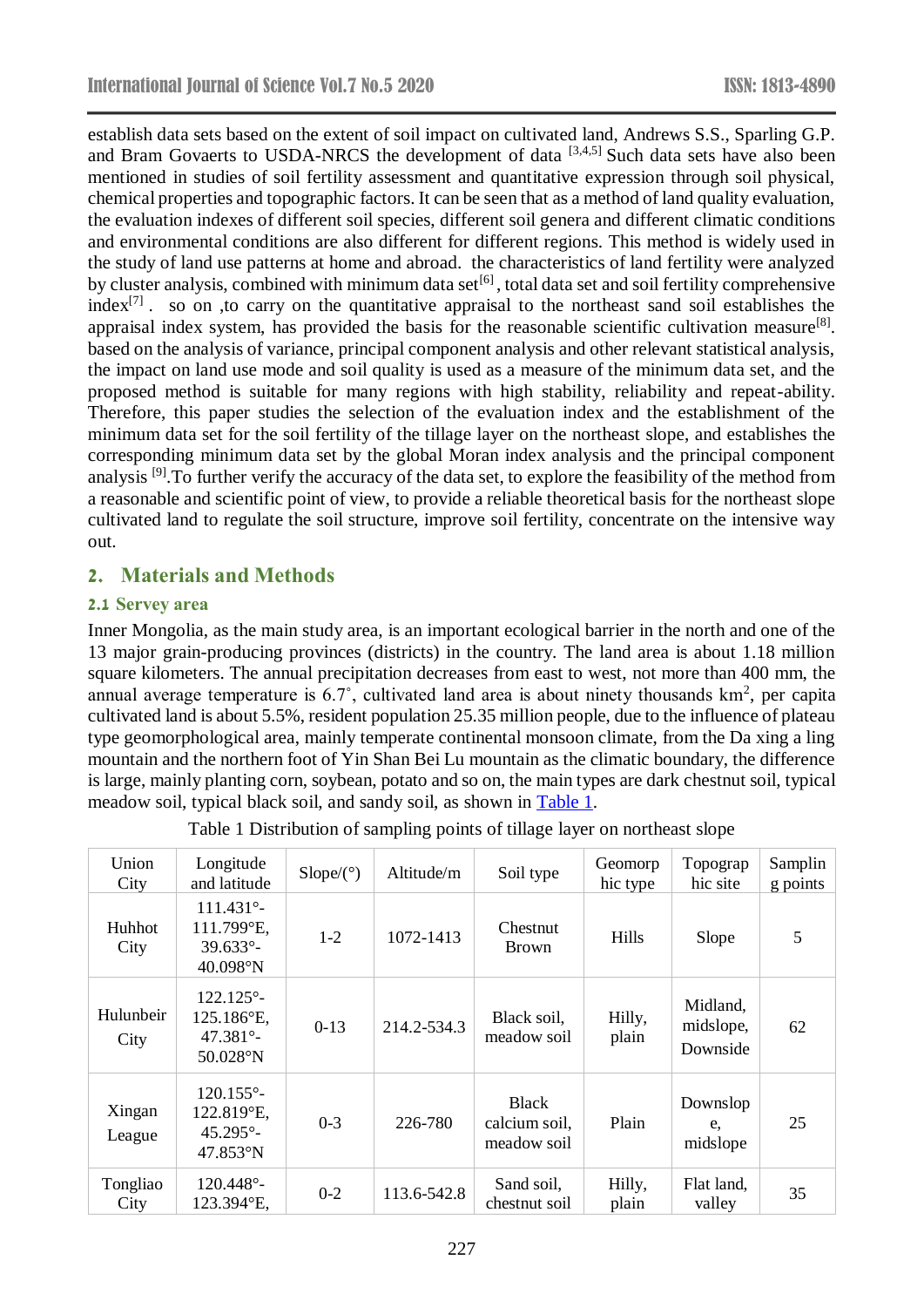|                       | 42.452°-<br>44.716°N                                                |          |                     |                                      |                      |                     |    |
|-----------------------|---------------------------------------------------------------------|----------|---------------------|--------------------------------------|----------------------|---------------------|----|
| Bayannur<br>City      | $107.270^{\circ}$ -<br>109.549°E,<br>$40.880^{\circ}$ -<br>41.450°N | $0-1$    | $1014.3-$<br>1613.6 | Irrigation<br>silt,<br>chestnut soil | plains,<br>mountains | Flat land           | 10 |
| Ordos<br>City         | $107.916^{\circ}$ -<br>110.634°E,<br>$38.151^{\circ}$ -<br>40.789°N | $0 - 15$ | 900-1367            | Tidal soil                           | Plain                | Flat land           | 10 |
| Alashan<br>League     | $101.880^{\circ}$ -<br>106.484°E,<br>$37.554^{\circ}$ -<br>40.492°N | $0-1$    | 1028-1594           | Ash desert,<br>brown<br>calcium      | Plain,<br>basin      | Flat land           | 5  |
| Chifeng<br>City       | 117.219°-<br>119.528°E,<br>$42.714^{\circ}$ -<br>43.769°N           | $1 - 30$ | 462.8-1685          | Chestnut<br>calcareous<br>soil       | Hilly,<br>plateau    | Slope,<br>mid-slope | 10 |
| Xilingol<br>League    | 115.023°-<br>116.779°E,<br>41.611 $^{\circ}$ -<br>42.376°N          | $0 - 2$  | 1246-1500           | Chestnut<br>calcium                  | Hilly,<br>plain      | Flat land           | 15 |
| Wulancha<br>bu City   | 112.264°-<br>113.444°E,<br>40.396°-<br>41.073°N                     | $2 - 12$ | 1235-1582           | Chestnut<br>cinnamon                 | Hilly,<br>plain      | Flat land           | 13 |
| <b>Baotou</b><br>City | 110.498°-<br>110.937°E,<br>40.378°-<br>40.597°N                     | $1 - 2$  | 990-998             | Meadow soil                          | Plain                | Flat land           | 5  |

For many years, under the pressure of the supply of agricultural products, the cultivated land has been too much consumed, soil and water loss, the abuse of chemical fertilizer, and the soil environment has been overwhelmed<sup>[10]</sup>, which seriously restricted the sustainable development of agriculture, until 2018, the total planting area of crops in the whole region was about 8.83 million hectares, down 2% from the previous year. The sampling points are mainly distributed in the Tumuchuan plain, the Western Liaohe Plain Irrigation area in the underground funnel area, the eastern and western foothills of the Daxingan Mountains, and the hilly area in the ecologically serious degraded area. Because of natural climate, topography, and plant factors, groundwater exploitation is too large in the underground funnel area, and the ecologically fragile area is the heterogeneity of the environment, the dry and barren soil, the degradation of cultivated land quality and salinization.

#### **2.2 Data sources and processing methods**

The data come from the Inner Mongolia Autonomous Region Land Regulation Center, fixed-point investigation, strict control, each mixed soil sample sampling points not less than 15, pilot tillage layer thickness of 15-30 cm, sampling depth of 0-30 cm, after mixing the soil samples, remove the soil surface cover, using four-point method to select one kg bagging monitoring. Determination of slope, precipitation, soil nutrient status, such as total nitrogen content (semi-micro-open method), organic matter content (potassium dichromate plus heat), available phosphorus content (by anticolorimetric method), available potassium content (ammonium acetate extraction-flame photometry), pH value (level method) and other trace elements, effective accumulated temperature, effective soil layer thickness, plowing layer thickness, annual precipitation, plowing layer bulk weight, etc<sup>[11]</sup>. The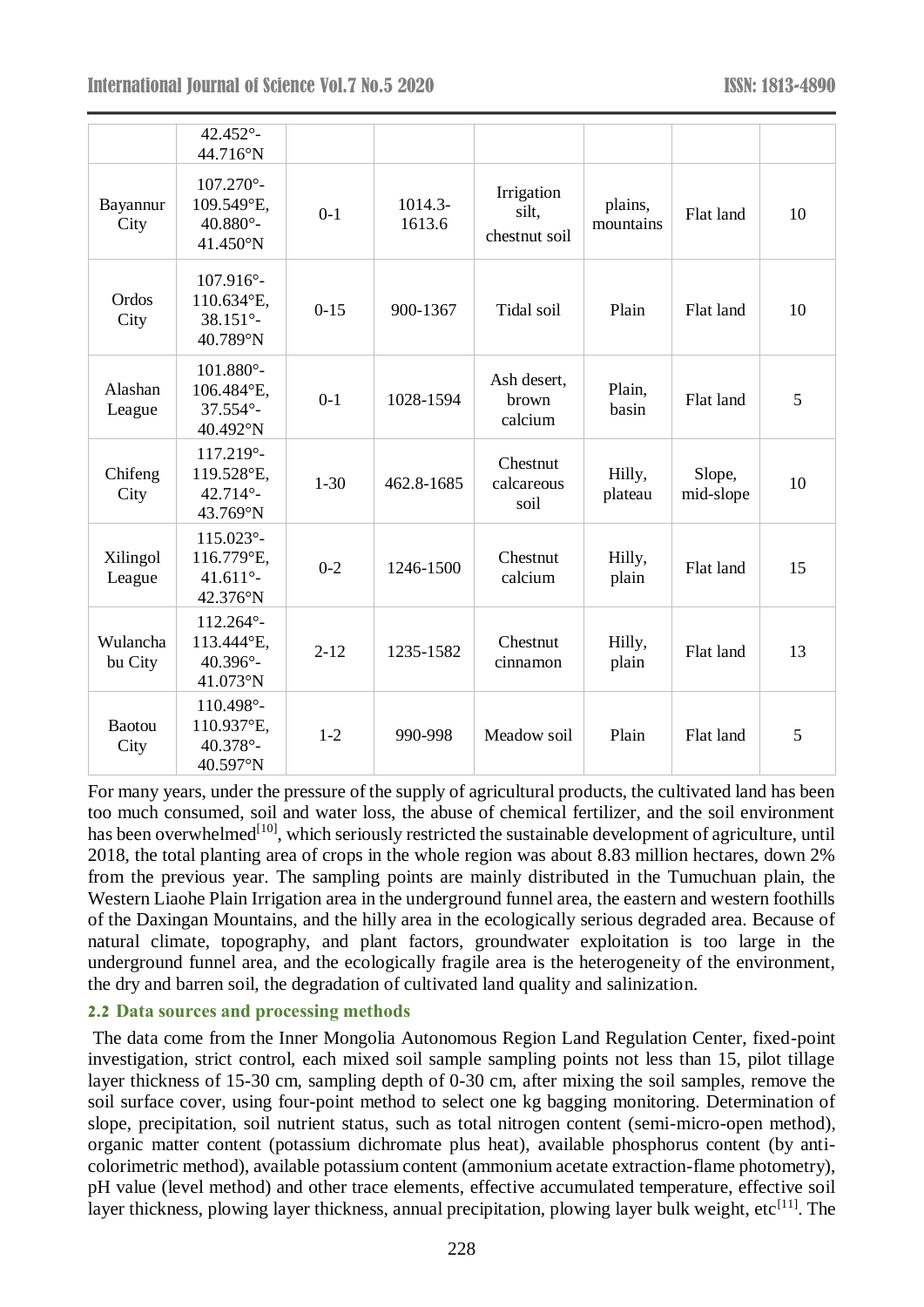longitude and latitude coordinates of 195 pilot points are introduced into the Arcmap, which is transformed into a plane coordinate system (in meters), superimposed on the national, municipal, provincial and county boundary lines, and formed the pilot distribution map of the autonomous region, as shown in Fig. 1.the data results were obtained from SPSS19.0、MATLAB and Arcgis 10.4 analysis.



Fig. 1 Distribution of Sampling Points in Inner Mongolia Autonomous Region of China

#### **2.3 Establishment of minimum data sets**

#### **2.3.1 spatial auto-correlation analysis**

An important measure of spatial correlation of cultivated land in a region is the global Moran index (Global Moran's I). Based on Arcgis spatial statistics, the first law of geography has also mentioned that the index of -1.0 to 1.0 is obtained by normalization of variance, to judge the difference of nutrient content of cultivated land under the influence of soil environment, structural factors and site conditions<sup>[12]</sup>. At present, the correlation interpretation of the spatial difference of cultivated land quality by using Moran index in China, and the global Moran index can effectively measure the spatial correlation, so this study chooses this angle to analyze. Moran index has positive correlation and negative correlation, Moran's I>0 is a positive correlation, the larger the score is, the stronger the correlation, the numerical value of the data set tends to produce clustering in space, otherwise, Moran's  $I \le 0$  is a negative correlation, the smaller the score, the greater the difference, and the greater the degree of dispersion.

The I index formula for spatially auto-correlated Global Moran's I as follows:

$$
I = \frac{n}{R} \frac{\sum_{i=1}^{n} \sum_{j=1}^{n} w_{i,j} s_i s_j}{\sum_{i=1}^{n} s_i^2}
$$
 (1)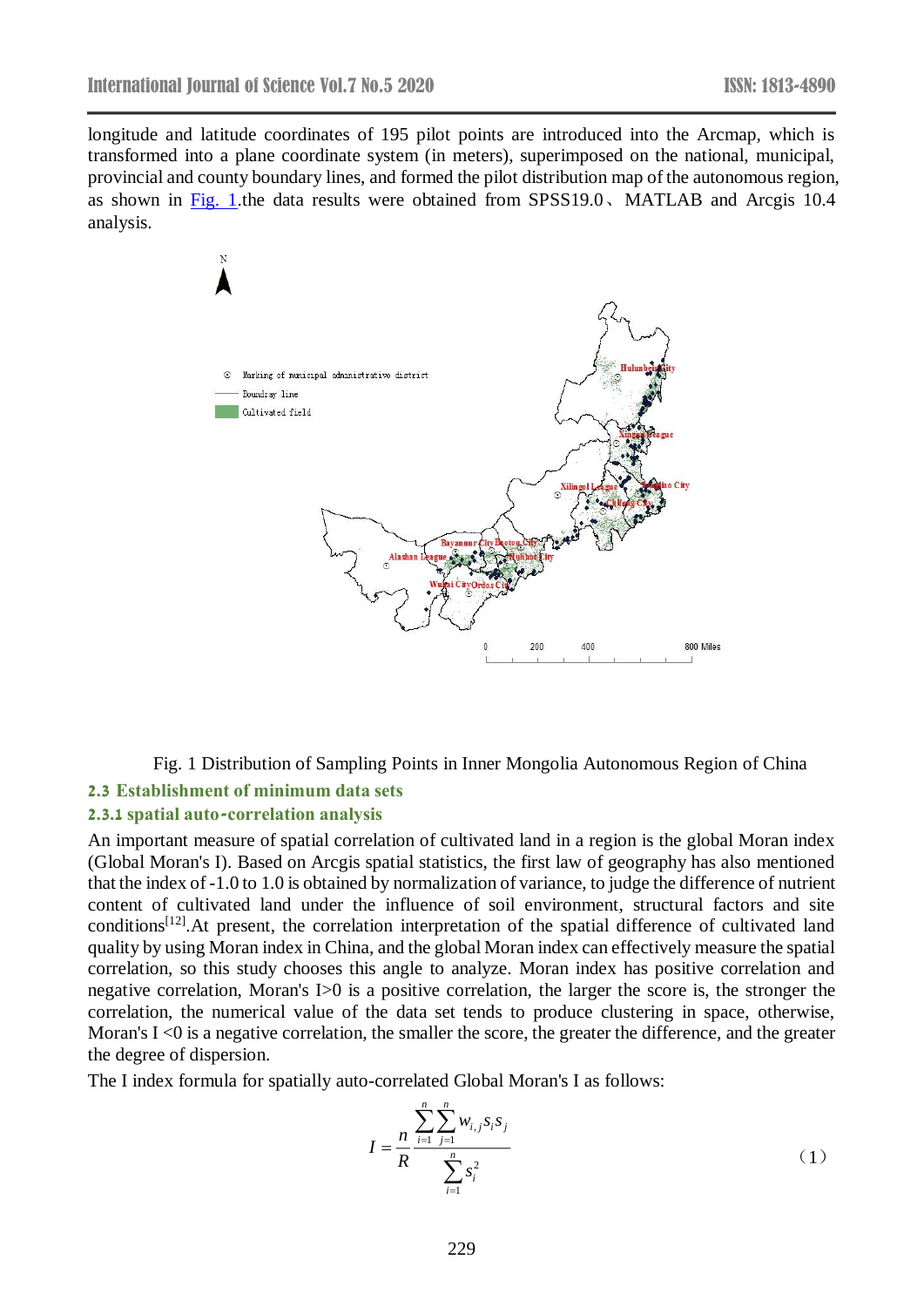Among them  $S_i$  is the deviation of the observed value of the index *i* from its average value  $x_i - x$ , and  $w_{ij}$  refers to the spatial weight between *i* and *j*, *n* is the total number of all indicators, *R* is the sum of all spatial weights.

$$
R_i^2 = \frac{\sum_{j=1, j \neq i}^{n} (x_j - \bar{x})^2}{n - 1}
$$
 (2)

#### **2.3.2 Principal Component Analysis**

The principal component analysis is the key to establish the minimum data set. based on the SPSS19.0 to derive a small number of principal components from the dimension reduction of the original variables, to reveal the internal structure of each index, and to extract relatively independent indicators to explain. The principal component of eigenvalue  $\geq 1$  is obtained, and the normal mode Norm value of each evaluation index is calculated for the sub-component below the principal component. The geometric meaning of this value is the spatial scale of the vector normal mode in the mufti-dimensional space of the component. The larger the Norm value, the larger the load quantity of the index in the principal component, and the larger the explanatory quantity naturally $[8,13]$ . The formula for calculating the Norm values is as follows:

$$
N_{ik} = \sqrt{\sum_{i=1}^{k} (u_{ik}^2 \cdot \lambda_k)}
$$
 (3)

Where  $N_{ik}$  is the load of the *i* index on the top  $k$  principal components with eigenvalues greater than 1,  $u_{ik}$  is the load of the *i* index on the *k* principal component;  $\lambda_{ik}$  is the *k* principal component The characteristic value of the composition. Obtain the norm value of each index. The rule to enter the minimum data set is that the norm value is large, the index with high correlation enters MDS, and the correlation coefficient> 0.3 is highly correlated.

#### **2.3.3 Comprehensive Soil Fertility Index**

For qualitative and quantitative evaluation of land, the soil quality of the study area depends on the soil fertility comprehensive index IFI The greater the soil fertility index, the better the soil productivity, the more reasonable the structure of the soil layer, the more reliable theoretical basis for the rational use of soil and the integration of intensive land<sup>[6,14]</sup> as shown in Table 2. The index of positive action for soil tilling layer is tilling layer thickness, effective soil layer thickness, soil organic matter, total nitrogen, available phosphorus, available potassium and available phosphorus. Therefore, the index of negative action for soil tilling layer is the slope, using ring-down membership function; soil bulk density, pH value and  $\geq 10^{\circ}$  effective accumulated temperature and soil tilling layer have suitable critical value range, so the peak-type membership function is chosen from upper limit value and inflection point value<sup>[15]</sup>.

| Membership<br>function<br>type         | Calculation formula                                                                             | Parametric expression                                                                                          | indicators                                                                                                                                             |
|----------------------------------------|-------------------------------------------------------------------------------------------------|----------------------------------------------------------------------------------------------------------------|--------------------------------------------------------------------------------------------------------------------------------------------------------|
| Preferential<br>membership<br>function | $y(x) = \begin{cases} 1, & x \ge b \\ \frac{x-a}{b-a}, & a < x < b \\ 0, & x \le a \end{cases}$ | $y(x)$ : Membership function<br>$x$ : Index measured value<br><i>a</i> : Upper threshold<br>b: Lower threshold | Tilling layer thickness,<br>effective soil layer<br>thickness, soil organic<br>matter, total nitrogen,<br>available potassium,<br>available phosphorus |
| Unrested<br>membership<br>function     | $y(x) = \begin{cases} 1, x \le a \\ \frac{x-b}{a-b}, a < x < b \\ 0, x \ge b \end{cases}$       | $y(x)$ : Membership function<br>$x$ : Index measured value<br><i>a</i> : Upper threshold                       | Slope                                                                                                                                                  |

|  | Table 2 Membership Function of Soil Fertility Evaluation Index in Northeast China |  |  |  |
|--|-----------------------------------------------------------------------------------|--|--|--|
|--|-----------------------------------------------------------------------------------|--|--|--|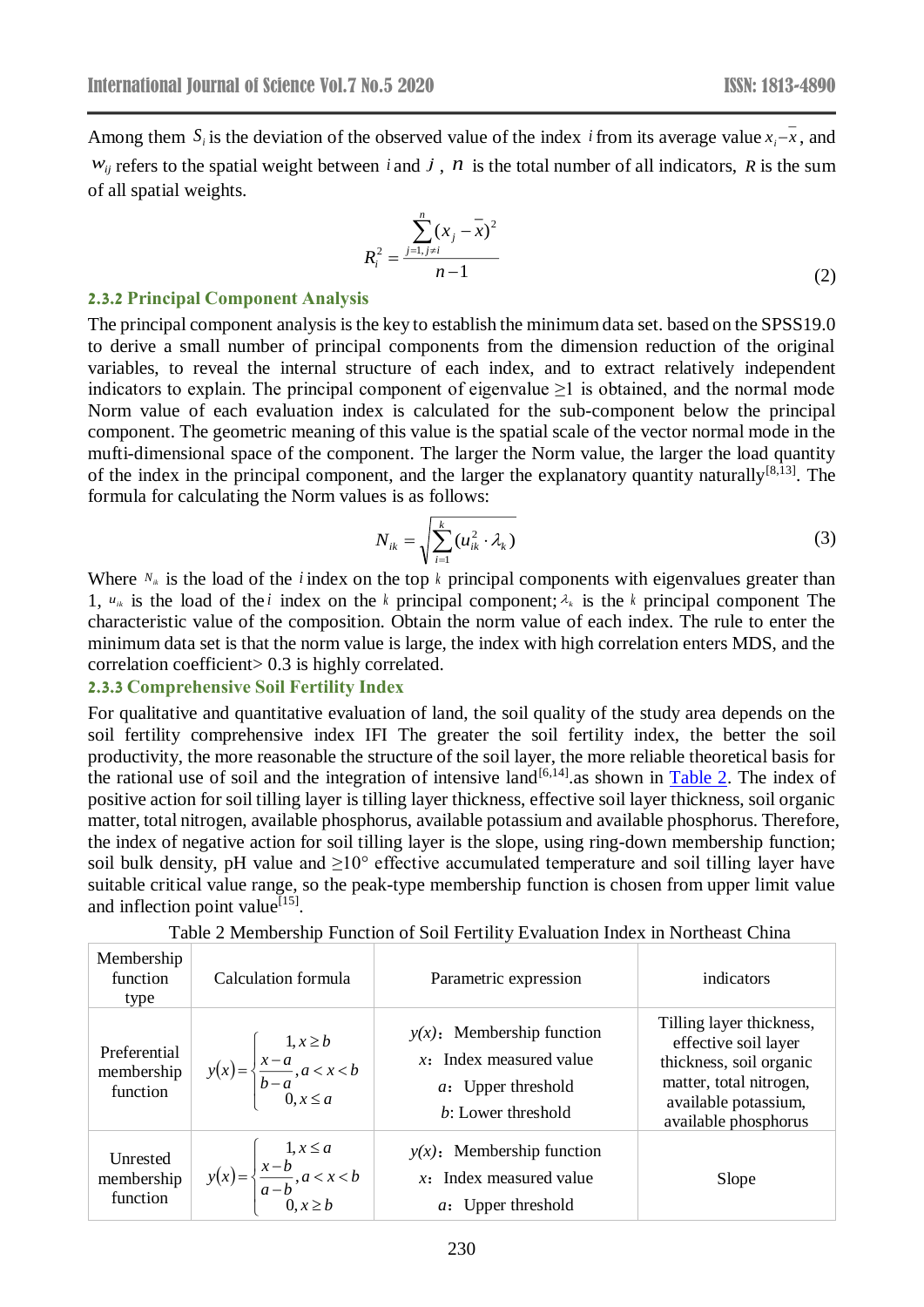|                        |                                                                                  | b: Lower threshold                   |                                                 |
|------------------------|----------------------------------------------------------------------------------|--------------------------------------|-------------------------------------------------|
|                        |                                                                                  | $y(x)$ : Membership function         |                                                 |
|                        |                                                                                  | $x$ : Index measured value           |                                                 |
| Peak                   | 1, $b_2 \ge x \ge b_1$<br>$\frac{x - a_1}{b_1 - a_1}, a_1 < x < b_1$<br>$y(x) =$ | $a_1$ : Upper threshold              | Soil bulk density, pH,                          |
| membership<br>function | $b_1 - a_1$<br>$x - a_2$<br>$b_2 - a_2$<br>$0, x \le a_1 \exists \& x \ge a_2$   | $a_2$ : Lower threshold              | $\geq$ 10° effective<br>accumulated temperature |
|                        |                                                                                  | $b_1$ : Upper limit of optimum value |                                                 |
|                        |                                                                                  | $b_2$ : Lower limit of optimum value |                                                 |

the fertility synthesis index of each data set is calculated based on the weight and membership degree obtained from the principal component analysis. The formula is as follows:

$$
IFI = \sum_{i=1}^{n} F_i \cdot C_i \tag{4}
$$

In the formula  $F_i$  is the weight of the *i* indicator;  $C_i$  is the degree of membership of the *i* indicator, and  $n$  is the number of indicators.

#### **2.3.4 Tilling layer**

The accuracy of global Moran `s I index and PCA principal component analysis is verified by Nash effective coefficient and relative deviation coefficient[16]. The formula is:

$$
E_f = 1 - \frac{\sum (R_i - R_{MDS})^2}{\sum (R_i - \overline{R}_i)^2}
$$
 (5)

$$
E_R = \frac{\left| \sum_{i=1}^n R_{ti} - \sum_{i=1}^n R_{MDS} \right|}{\sum_{i=1}^n R_{ti}}
$$
(6)

 $R_t$  is the fertility synthesis index of the global data set TDS (Total data set),  $R_t$  the average fertility synthesis index of the TDS, and  $R_{MDS}$  is the fertility synthesis index of MDS. The closer the calculated Nash's effective coefficient  $E_f$  is to 1, the more accurate the fertility synthesis index based on MDS and the closer the score, the relative deviation coefficient  $E_R$  is to 0, it is proved that the smaller the deviation of fertility synthesis index based on MDS, the higher the accuracy.

#### **3. Results and analysis**

#### **3.1 Soil Fertility in Tilling Layer on Northeast Slope**

The study of soil fertility in the north-east slope requires various indexes, such as physical and chemical properties of the soil, and descriptive statistics are carried out on the indexes of the SPSS19.0, such as  $Table 3$ , the average thickness of the effective soil layer (54.81  $\pm$  1.71) cm, the thickness of the tillage layer (25.27  $\pm$  0.45) cm, and the sampling thickness of the tillage layer is basically between 20 cm and 40 cm<sup>[7,17]</sup>, effective accumulated temperature above 10° (2513.20  $\pm$ 34.7), the decrease of rainfall and unreasonable farming methods will also increase the evaporation of soil moisture and reduce the effective accumulated temperature needed for crops; soil bulk density  $(1.37 \pm 0.01)$  g·cm<sup>-3</sup>. To consider soil moisture movement and nutrient transfer it is necessary to add soil bulk density, which is a measure of soil structure and compactness, so the soil is tight because there is no long-term tillage deep loosening; pH (7.10±0.08), soil pH is neutral, organic matter (36.04  $\pm$  1.44) g·kg<sup>-1</sup>, total nitrogen (3.25  $\pm$  0.22) g·kg<sup>-1</sup>, available phosphorus (54.90  $\pm$  4.00) mg·kg<sup>-1,</sup> available potassium  $(132.09 \pm 6.35)^{-1}$ , soil potassium content is low mainly due to unreasonable fertilization and artificial tillage [18].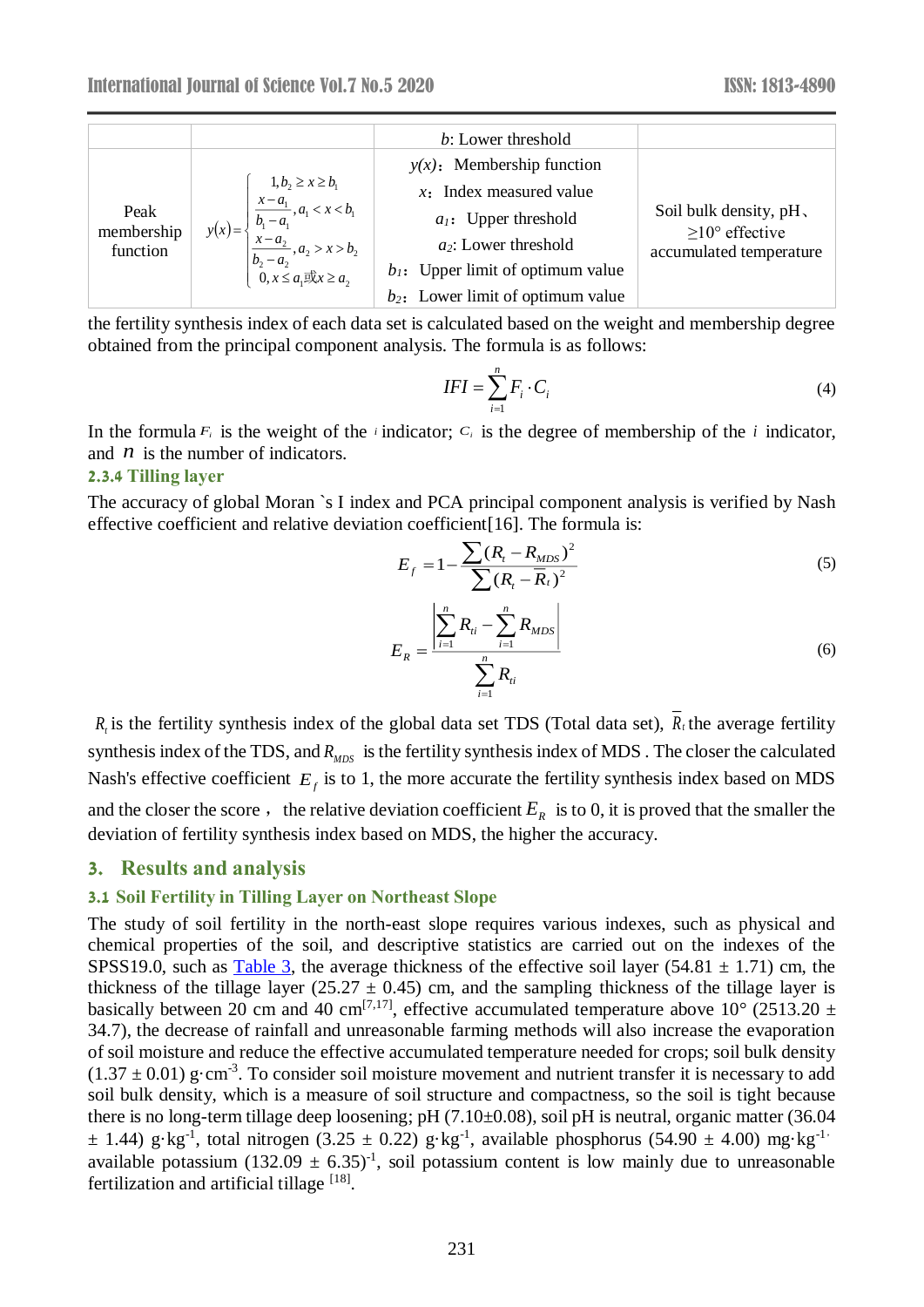| Projects                                                       | Minimu<br>m value | Maximu<br>m value | Aver<br>age           | Standard<br>deviation | Skew<br>ness           | Kurt<br>osis | Coefficient<br>of<br>variation(%) | $K-S$<br>test          |
|----------------------------------------------------------------|-------------------|-------------------|-----------------------|-----------------------|------------------------|--------------|-----------------------------------|------------------------|
| Effective soil<br>thickness<br>(ESL)                           | 18                | 70                | 54.81<br>03           | 1.71105               | 0.69<br>9              | 0.19<br>9    | 43.593%                           | 0.15<br>3              |
| Thickness of tillage<br>layer<br>(CH)                          | 14                | 45                | 25.27<br>18           | 0.45409               | 0.82<br>$\,8\,$        | 0.10<br>9    | 25.092%                           | 0.30<br>5              |
| effective accumulated<br>temperature over $10^{\circ}$<br>(AT) | 1417              | 3400              | 2513.<br>1949         | 34.66134              | $0.00\,$<br>8          | 0.82<br>6    | 19.259%                           | 0.12<br>$\mathbf{1}$   |
| Bulk (VW)                                                      | $\mathbf{1}$      | 1.8               | 1.370<br>8            | 0.01112               | 0.39<br>4              | 0.24<br>7    | 11.326%                           | 0.09<br>$\overline{7}$ |
| pH                                                             | 4.64              | 8.82              | 7.107<br>1            | 0.08692               | 0.28<br>6              | 1.49<br>8    | 17.078%                           | 0.17                   |
| organic matter<br>(OM)                                         | 11.4              | 145               | 36.04<br>43           | 1.44176               | 1.28<br>$\overline{7}$ | 3.39<br>1    | 55.857%                           | 0.10<br>$\overline{4}$ |
| Total nitrogen (TN)                                            | 0.26              | 26.3              | 3.247<br>1            | 0.22357               | 4.71<br>$8\,$          | 26.1<br>84   | 96.149%                           | 0.40<br>$\overline{4}$ |
| Available phosphorus<br>(AP)                                   | 2.2               | 255.8             | 54.90<br>36           | 3.99644               | 2.12<br>$\mathbf{1}$   | 4.26<br>8    | 101.646%                          | 0.24<br>3              |
| Available potassium<br>(AK)                                    | 30                | 571               | 132.0<br>923          | 6.34989               | 1.66<br>$\mathbf{1}$   | 4.47<br>6    | 67.128%                           | 0.11<br>$\overline{2}$ |
| Slope<br>(S)                                                   | $\overline{0}$    | 30                | 5.682<br>$\mathbf{1}$ | 0.34012               | 2.91<br>5              | 10.4<br>59   | 83.588%                           | 0.28<br>$\sqrt{6}$     |

| Table 3 Statistical Characterization of Soil Parameters for Quality Evaluation of Cultivated |  |
|----------------------------------------------------------------------------------------------|--|
| Layer on Northeast Slope                                                                     |  |

The coefficient of variation (CV) is the criterion for the variability of the physical and chemical properties of the soil in the region. all data must obey the normal distribution. test- S concludes that the data are all normal distribution  $(p>0.05)$ . To sum up, the coefficient of variation of total nitrogen and available phosphorus is the highest ( $\geq$ 90%), 96.149% and 101.646%, which may be affected by fertilization and tillage patterns in some areas. The available potassium, organic matter, slope and effective soil layer thickness are the moderate variation  $(240\% \le 90\%)$ , pH, soil bulk density, effective accumulated temperature and tillage layer thickness (40%) are weak variation without significant variation.

#### **3.2 Establishment of a minimum data set based MDS Moran's I index**

Based on the global Moran index analysis, the inverse distance is used to explain the correlation of the elements by decreasing the relationship of distance, and the Euclidean shortest distance is adopted, that is, the shortest distance between two points based on space. The Moran index analyzed is effective soil layer thickness is 0.1011, the tillage layer thickness is 0.2089, effective accumulated temperature above 10°is 0.4897, soil bulk density is 0.1196, pH is 0.7382、organic matter is 0.4764, total nitrogen is 0.59245, available phosphorus is 0.0931, available potassium is 0.2329,the slope is 0.0650, so as to express the characteristics of each region about the spatial distribution of each index.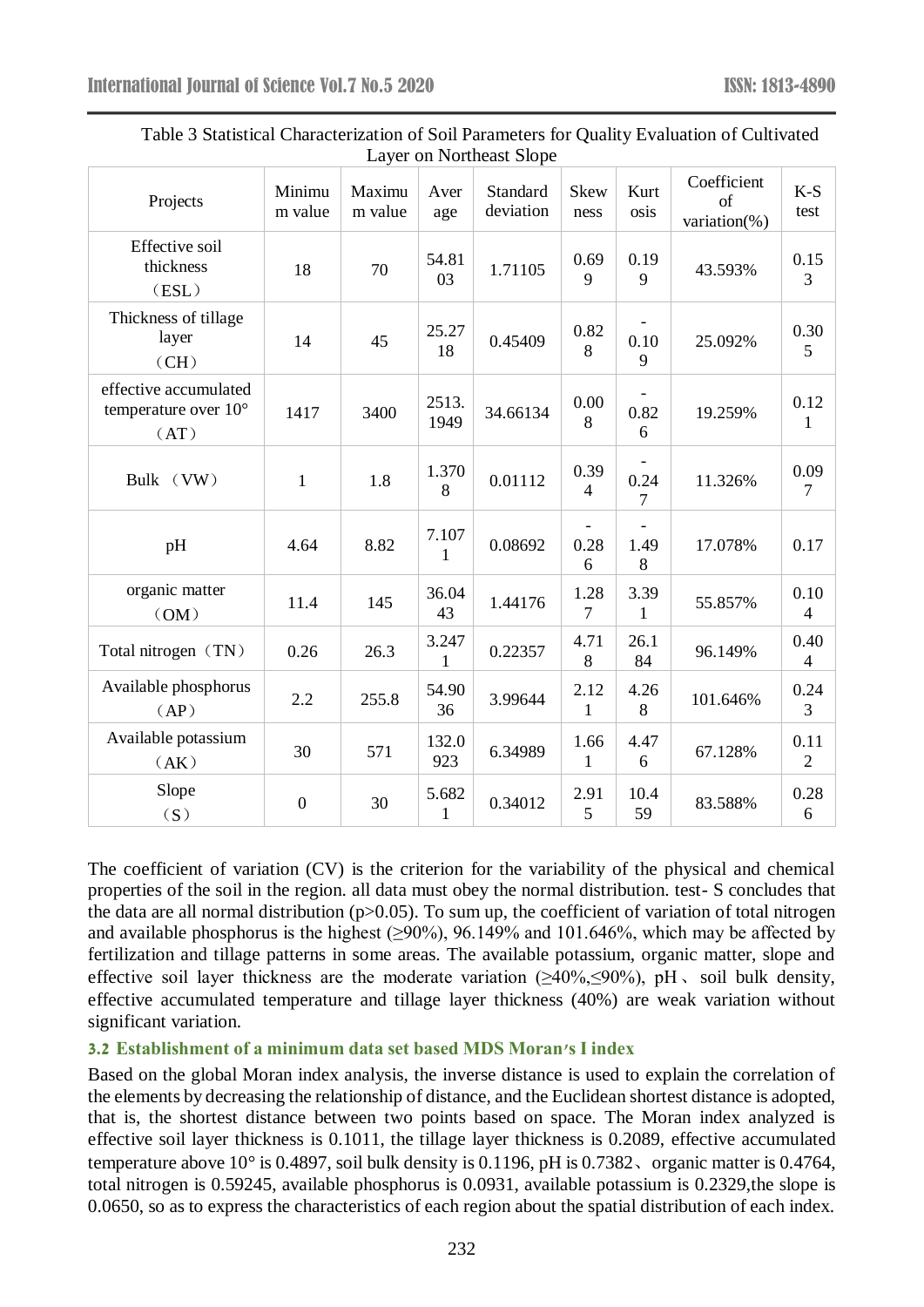The p value represents the probability of the random distribution of the data in space. the measured data p-values are all less than 1%. the spatial pattern is unlikely to be randomly generated, showing a significant state, so the null hypothesis is rejected. Z score was multiple of standard deviation, and the aggregation state was divided from large to small into pH> effective accumulated temperature above 10° > organic matter>available potassium>tillage layer thickness>soil bulk density>effective soil layer thickness>available phosphorus>slope and total nitrogen. pH Moran's index has the strongest maximum correlation and the Z score is the largest, so it is been selected of the minimum data set, followed by the effective accumulated temperature above 10°, organic matter, available potassium, layer thickness, total nitrogen Moran index, although those of them have large correlation, the Z score is the smallest, scattered state, cannot meet the requirements of the selected minimum data set, the others Moran`s index is less than 0.2, not considered. Therefore, more than pH≥of effective accumulated temperature10°, organic matter, available potassium and thickness of tilling layer were selected to the MDS.

#### **3.3 Minimum Data Set Based on Principal Component Analysis MDS Establishment**

The principal component analysis based on SPSS19.0 shows that there are four principal components of the resulting eigenvalue  $>1$ , and the cumulative contribution rate is 76.253%, which meets the conditions of principal component analysis, and uses the four principal components to explain each component of its index(Table 4). Organic matter, pH, effective accumulated temperature above 10°, the thickness of tilling layer and available potassium were divided into the first group, pH was highly correlated with an effective accumulated temperature above  $10^{\circ}$  of  $\geq$  (0.477\*\*) and organic matter (-0.574\*\*) <sup>[19]</sup>. The Norm value of organic matter is up to 1.295, as shown in Table 5, which automatically enters the MDS layer thickness with effective accumulated temperature (-0.363\*) and the slope (0.351\*) above 10°, so the thickness of tilling layer is selected into the MDS. The effective soil layer thickness and slope are the second groups, the effective soil layer thickness is compared with the Norm value of the slope, and the effective soil layer thickness can be entered MDS, However, the effective soil layer thickness is less frequently used than the tillage layer thickness, and the two explanations are similar, so the elimination. Effective phosphorus is the third group and automatically enters the MDS. For the fourth group of total nitrogen and soil bulk density, soil bulk density can explain the characteristics of soil compactness and structural pores, and can also reflect the degree of soil erosion, so the soil bulk density is selected to enter the MDS. Therefore, the five indexes that finally enter the MDS are pH, organic matter, thickness of tillage layer, available phosphorus, soil bulk density.

| Evaluation<br>index of | <b>ESL</b> | <b>CH</b>    | AT        | <b>VW</b> | pH           | <b>OM</b> | <b>TN</b> | AP       | OK    | S |
|------------------------|------------|--------------|-----------|-----------|--------------|-----------|-----------|----------|-------|---|
| <b>ESL</b>             | 1          |              |           |           |              |           |           |          |       |   |
| <b>CH</b>              | $0.324*$   | $\mathbf{1}$ |           |           |              |           |           |          |       |   |
| AT                     | $-0.05$    | $-0.363$     | 1         |           |              |           |           |          |       |   |
| <b>VW</b>              | $-0.139$   | $-0.13$      | 0.236     | 1         |              |           |           |          |       |   |
| pH                     | 0.094      | $-0.336$     | $0.477**$ | $-0.041$  | $\mathbf{1}$ |           |           |          |       |   |
| <b>OM</b>              | $-0.175$   | 0.232        | $-0.325$  | $-0.063$  | $0.574**$    | 1         |           |          |       |   |
| <b>TN</b>              | $-0.015$   | 0.136        | $-0.062$  | 0.198     | $-0.257$     | 0.137     | 1         |          |       |   |
| AP                     | $-0.062$   | 0.19         | $-0.196$  | 0.223     | $-0.48$      | 0.234     | $0.712**$ | 1        |       |   |
| AK                     | 0.022      | 0.199        | $-0.248$  | $-0.081$  | $-0.338$     | 0.32      | 0.105     | $0.349*$ | 1     |   |
| S                      | 0.277      | $0.351*$     | $-0.225$  | $-0.069$  | $-0.096$     | 0.048     | $-0.087$  | 0.011    | 0.046 | 1 |

Table 4 Evaluation index person correlation coefficient matrix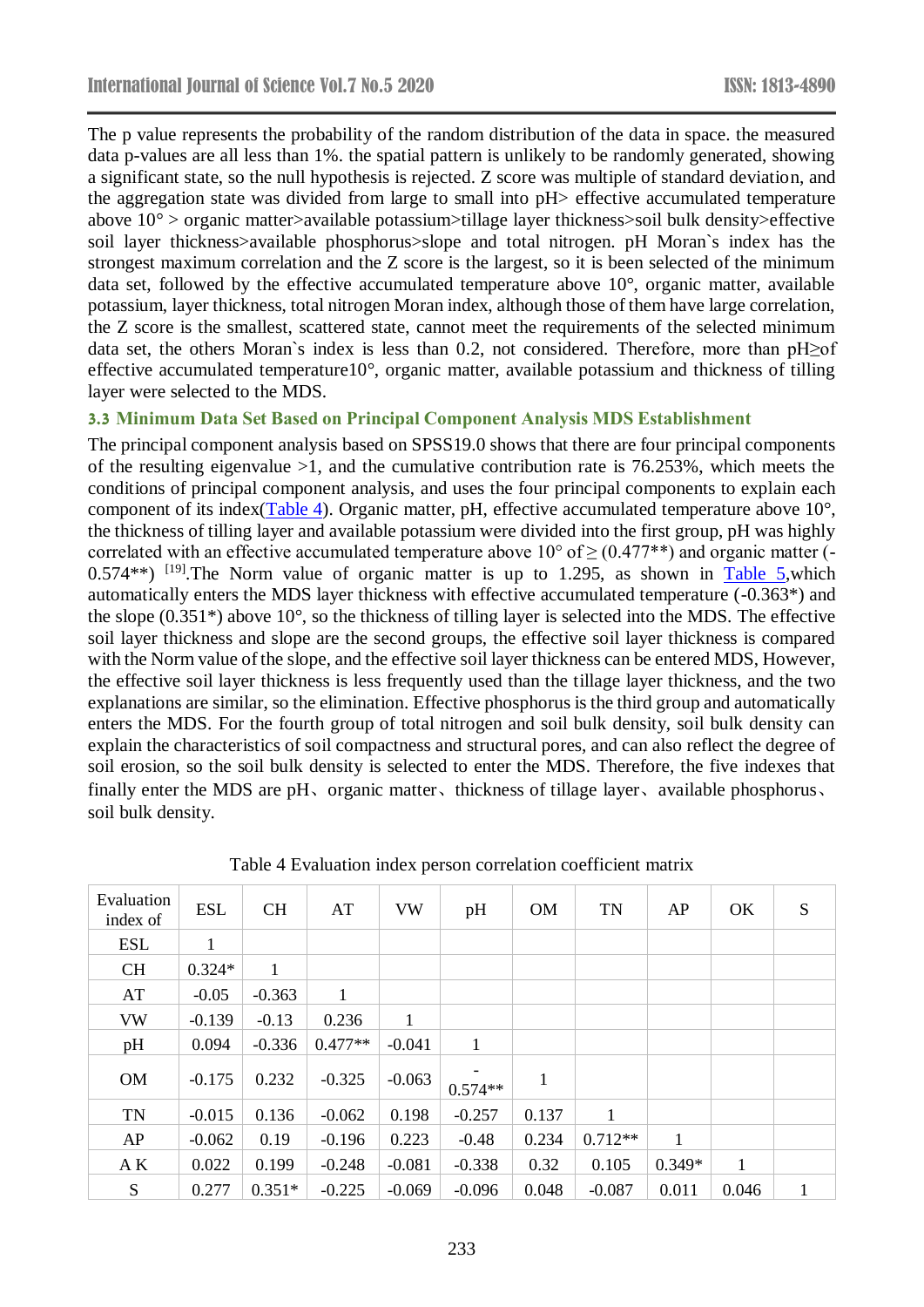| Evaluation indicators |          | 2        | 3        | $\overline{4}$ | Norm values |
|-----------------------|----------|----------|----------|----------------|-------------|
| <b>OM</b>             | 0.735    | $-0.091$ | $-0.411$ | 0.114          | 1.294       |
| pH                    | $-0.727$ | 0.362    | $-0.002$ | 0.113          | 1.285       |
| AT                    | $-0.715$ | $-0.172$ | 0.235    | 0.031          | 1.219       |
| <b>CH</b>             | 0.618    | 0.404    | 0.289    | 0.030          | 1.186       |
| AK                    | 0.581    | $-0.135$ | $-0.043$ | 0.185          | 0.985       |
| S                     | 0.331    | 0.541    | 0.324    | 0.141          | 0.973       |
| AP                    | 0.450    | $-0.52$  | 0.457    | 0.134          | 1.132       |
| <b>TN</b>             | 0.110    | $-0.467$ | 0.399    | $-0.705$       | 1.050       |
| VW                    | $-0.197$ | $-0.438$ | 0.433    | 0.627          | 1.029       |

# Table 5 Load matrix and Norm value of soil fertility assessment index

of tillage layer on northeast slope

### **3.4 Fertility composite index MDS the minimum data set**

The most intuitive reflection of soil production capacity and quality is the comprehensive index of soil fertility. The weighted square sum of the indicators is used to obtain the common factor variance of each index, that is, the contribution value of each index to the comprehensive fertility of the soil, and then the common factor variance is used to obtain their respective weights, as shown in Table 6. Using the membership function of the fuzzy mathematics method, the membership degree of each sample point is obtained, and the soil fertility comprehensive index IFI value of each minimum data set is calculated by combining membership degree and weight, and the IFI value of each group is compared. The variation range of soil fertility comprehensive index IFI-T based on full volume data set is 0.366-0.770, the average value is  $0.513 \pm 0.005$ , and the coefficient of variation is 15.358%, which belongs to weak variation. The variation range of soil fertility comprehensive index IFI-MR based on the minimum data set of Moran`I index analysis is 0.246~0.887, the average value is 0.495±0.007, and the coefficient of variation is 20.420%, which belongs to moderate variation. The variation range of soil fertility comprehensive index IFI-PCA based on the minimum data set of principal component analysis is 0.242~0.767, the average value is 0.512±0.006, and the coefficient of variation is 16.743%, which is a weak variation. IFI-PCA、IFI-MR and IFI-T are closer to fullvolume data sets in terms of range, mean and coefficient of variation. The linear regression analysis of the IFI-T with IFI-MR and IFI-PCA, as shown in  $Fig. 2$ , shows a positive correlation,  $R^2$  is 0.330 and 0.702, respectively, which proves that the linear fitting of IFI-PCA and IFI-T is the best. The Nash effective coefficient of IFI-MR is 0.857, the relative deviation coefficient is 0.014, the Nash effective coefficient of IFI-PCA is 0.900, and the relative deviation coefficient is 0.003, so it is more accurate to judge the soil fertility interpretation of northeast slope tillage layer IFI-PCA, so the soil fertility comprehensive index selected to replace the whole data set to evaluate the soil quality of northeast slope tillage layer.

| <b>Indicators</b> | Total data sets<br><b>TDS</b> |        | Minimum Data Set | <b>Principal Component</b><br>MDS-PCA | Moran Index Minimum Data<br><b>Set</b><br><b>MDS-MR</b> |        |
|-------------------|-------------------------------|--------|------------------|---------------------------------------|---------------------------------------------------------|--------|
|                   | Communality                   | Weight | Communality      | Weight                                | Communality                                             | Weight |
| <b>ESL</b>        | 0.680                         | 0.103  |                  |                                       |                                                         |        |
| <b>CH</b>         | 0.629                         | 0.095  | 0.459            | 0.142                                 | 0.545                                                   | 0.158  |
| AT                | 0.598                         | 0.090  |                  |                                       | 0.626                                                   | 0.180  |
| <b>VW</b>         | 0.811                         | 0.122  | 0.793            | 0.244                                 |                                                         |        |
| pH                | 0.673                         | 0.101  | 0.767            | 0.236                                 | 0.713                                                   | 0.205  |

Table 6 Total and minimum data sets based on soil fertility composite index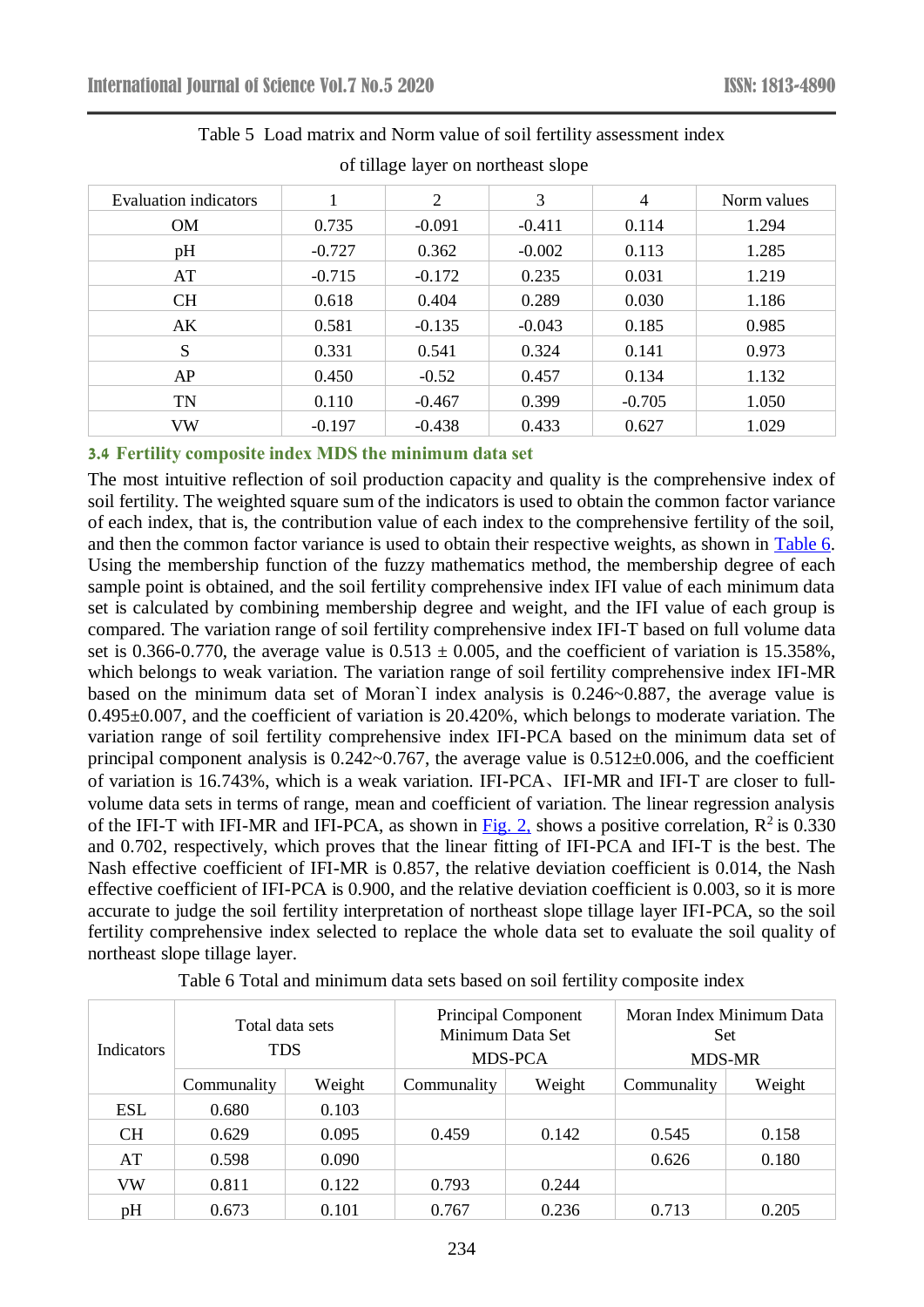

#### **3.5 IFI Grading**

Based on the comprehensive index of IFI-PCA soil fertility calculated by the MDS index, the soil fertility is graded and graded. Through the SPSS19.0 Wad method, the interval uses square-European distance to carry on the cluster analysis, and each sample is graded according to the pedigree map of cluster analysis. As shown in Table 7, the IFI-PCA values are divided into six grades: optimal I, excellent II, good III, moderate IV, poor V, extreme poor VI, optimal I (0.710-0.767) sample number is 4, proportion 2.05%, excellent II (0.589-0.650) sample number is 39, proportion 20%, good III (0.551-0.573) sample number .54%, medium IV (0.460-0.500) sample number is 66, accounting for 33.5%, V (0.410-0.432) sample number is 28, accounting for 14.36%, and VI (0.242-0.359) sample number is 16, accounting for 8.21% (Fig. 3).

| City                 |          | $\mathbf{I}$ | Ш        | IV   | V        | VI             |  |  |  |
|----------------------|----------|--------------|----------|------|----------|----------------|--|--|--|
| Tongliao City        |          | 3.6          | 4.1      | 8.2  | 1.5      | $\overline{2}$ |  |  |  |
| Hulunbeir City       | 0.5      | 7.7          | 6.7      | 10.8 | 4.1      | 3.1            |  |  |  |
| Wulanchabu City      | 0.5      | $\Omega$     | 2        | 3.1  | $\Omega$ | 0.5            |  |  |  |
| Xilingol League      | $\theta$ | 3.1          | 0.5      | 0.5  |          | $\Omega$       |  |  |  |
| Xingan League        | $\Omega$ | 2.5          | 3.1      | 2.6  | 3.1      | 1.5            |  |  |  |
| Chifeng City         | $\Omega$ | 1.5          |          | 2    | 0.5      | $\Omega$       |  |  |  |
| <b>Baotou City</b>   | $\Omega$ |              | 0.5      | 0.5  | $\Omega$ | 0              |  |  |  |
| Ordos City           | $\Omega$ | $\Omega$     | 1.5      | 3.1  |          | $\Omega$       |  |  |  |
| <b>Bayannur City</b> | $\Omega$ | $\Omega$     |          | 3.1  |          | 0              |  |  |  |
| <b>Hohhot City</b>   | $\Omega$ | $\Omega$     | $\Omega$ |      | 0.5      | $\Omega$       |  |  |  |
| Alashan League       | 0        | 0            |          | 0.5  |          |                |  |  |  |

Table 7 Frequency distribution (%) of soil fertility grades based on

| MDS-PCA in the Northeast Slope China |  |
|--------------------------------------|--|
|--------------------------------------|--|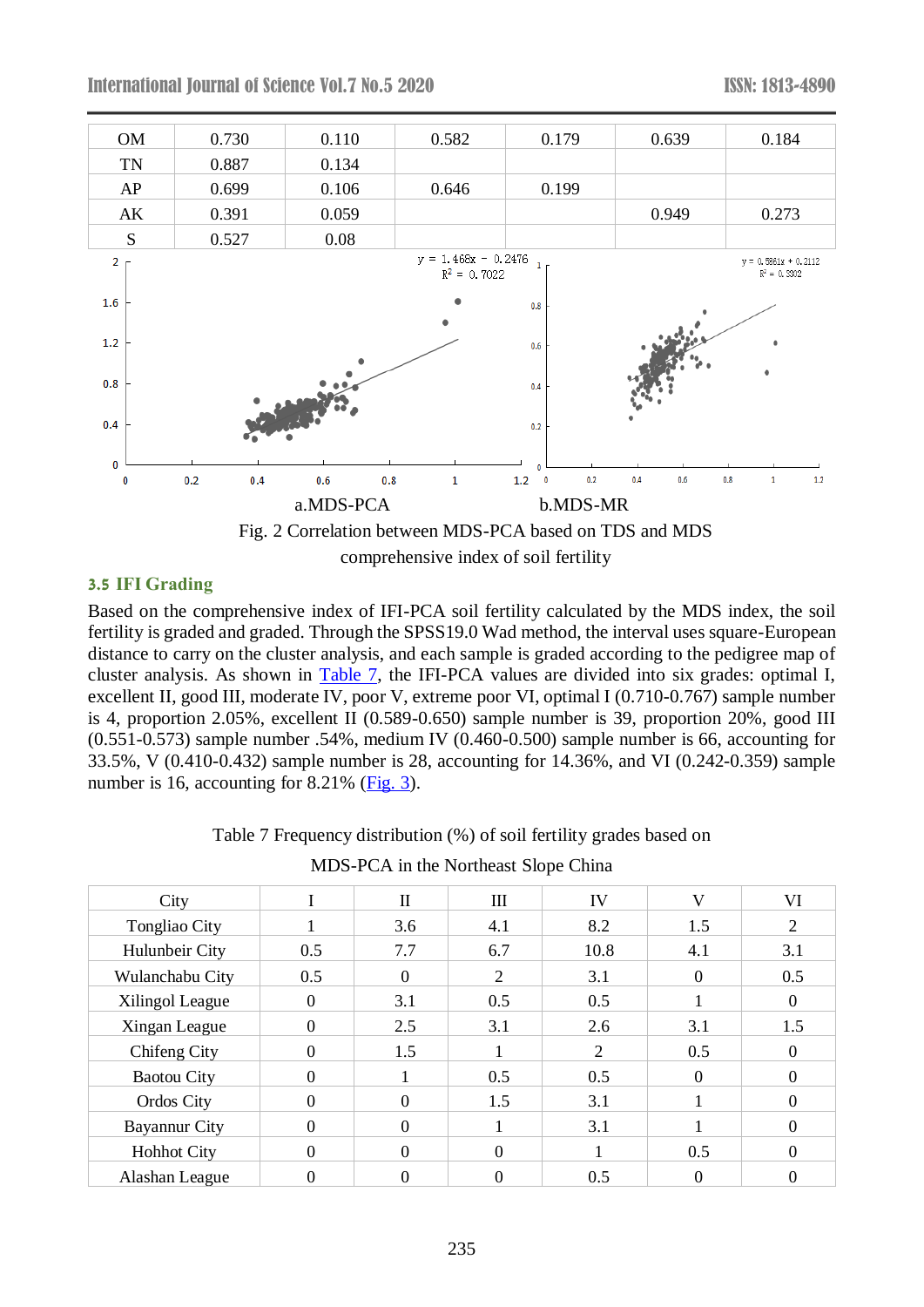

Fig. 3 Distribution of IFI-PCA index in Inner Mongolia Autonomous Region

### **4. Conclusions**

In this study, the Inner Mongolia Autonomous Region was used as the sampling area for the northeast slope farmland. This area has a wide spatial scale and is greatly affected by man-made effects. Soil nutrients, meteorological factors, and environmental factors are all dynamic changes. The restrictive factors in different regions are also different. Soil quality is also relatively different. A lot of work has been carried out at home and abroad to study the establishment of a minimum data set. This article uses the analysis method and evaluation method as a new entry point, and couples the global Moran index to the comprehensive index of soil fertility of the full data set and the minimum data set. And principal component analysis to select the smallest data set and select the best method for analyzing the smallest data set. The full data set includes the thickness of the plow layer, the effective plow layer thickness, the soil bulk density, the effective accumulated temperature above  $\geq 10^{\circ}$ , pH, slope, organic matter, and quick effect. Among the 10 indicators including potassium, available phosphorus and total nitrogen, the minimum data and soil bulk density, pH, organic matter, available phosphorus, and arable layer thickness were selected. The frequency of use is also among the top ten in soil fertility evaluation at home and abroad.

(1) The difference of soil fertility evaluation index in northeast slope tillage layer is still obvious, the thickness of tillage layer (25.27  $\pm$  0.45) cm, the thicker the tillage layer, the higher the land productivity, the thinner the tillage layer thickness, and the cm of soil bulk density  $(1.37 \pm 0.01)^{-3}$ . The soil is relatively compact and requires deep loosening and tillage.  $pH(7.10 \pm 0.08)$  The soil pH is neutral and organic matter (36.04  $\pm$  1.44) is g·kg<sup>-1</sup>, total nitrogen (3.25  $\pm$  0.22) g·kg<sup>-1</sup>, available phosphorus (54.90  $\pm$  4.00) mg·kg<sup>-1</sup>, available potassium (132.09  $\pm$  6.35 mg·kg)<sup>-1</sup> soil nutrient content is abundant.

(2) The soil fertility evaluation indicators of the arable layer on the northeast slope include the arable layer thickness, pH, soil bulk density, organic matter and available phosphorus. The soil fertility comprehensive index of the full data set, the minimum data set under the Moran index and the minimum data set under principal component analysis, the change range is IFI-MR (0.246-0.887)> IFI-T (0.366-0.770) > IFI -PCA (0.242-0.767), average IFI-T (0.513  $\pm$  0.005) > IFI-PCA (0.512  $\pm$  $0.006$ ) > IFI-MR (0.495  $\pm$  0.007), coefficient of variation is IFI-MR (20.430%) > IFI- PCA (16.743%)> IFI-T (15.358%), the Nash effective coefficients of IFI-T and IFI-MR、IFI-PCA are 0.857 and 0.900, the relative deviation coefficients are 0.014 and 0.003, and the linear regression  $\mathbb{R}^2$  are 0.330 and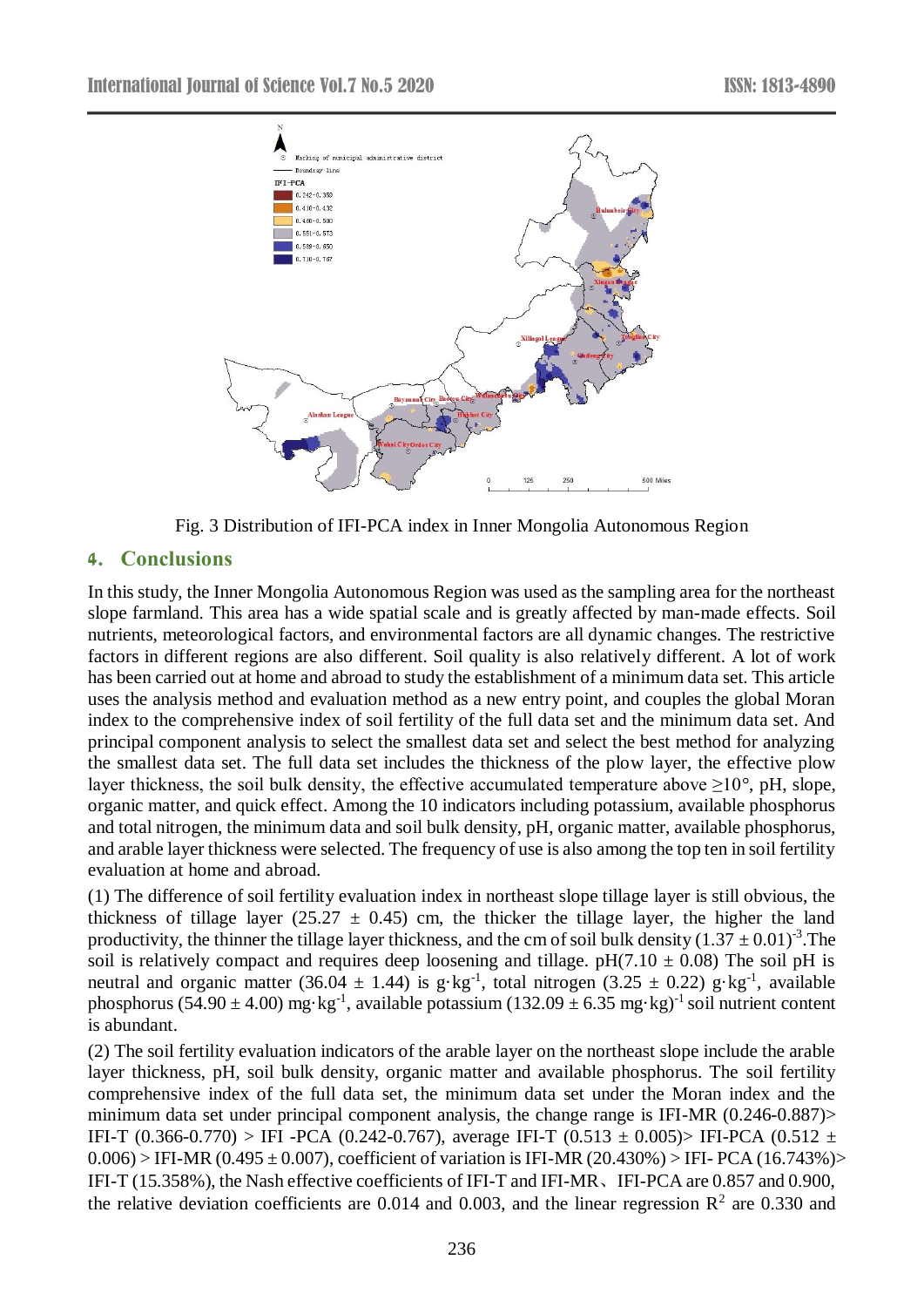0.702. It can be seen that the minimum data set based on principal component analysis of MDS-PCA can replace the full data set for soil fertility analysis.

(3) According to the comprehensive index of soil fertility in the study area, the soil fertility was graded ,2.05% of the 195 samples belonged to the comprehensive index of soil fertility 0.710~0.767, and the land quality grade was the optimal I, mainly distributed in Tongliao City, Hulunbeir City, Ulanchab City ,20% sample soil fertility comprehensive index 0.589~0.650, land quality grade II, Hulunbeir City accounted for the best 7.7%, followed by Tongliao City and Xilingol League ,21.54% soil fertility comprehensive index 0.551~0.573,soil quality grade good III, the same Hulunbeir City accounted for the highest 6.7%,33.5% sample soil fertility comprehensive index 0.460-0.500 Soil quality grade medium IV, Hulunbeir City, Tongliao City, Ulanchab City, Xingan League, Chifeng City, Ordos City, Bayannur City have different proportion ,14.36% sample site soil fertility comprehensive index is 0.410-0.432, land quality grade is poor V, mainly distributed in Hulunbeir City and Xingan League ,8.21% sample site soil fertility comprehensive index 0.242-0.359, land quality grade is extremely poor VI, Ulanchabu City and Xingan League. Baotou belongs to the middle and upper sensitive level, Hohhot belongs to the middle and lower sensitive level, Alashan League belongs to the middle sensitive level.

(4) According to the different soil nutrient status in the study area, the corresponding soil fertility improvement measures were adopted, and conservation tillage was carried out, which could be rotated, fallow, deep tillage, straw returning to the field, and other high tillage, to adapt to local conditions and achieve the goal of water, fertilizer and production conservation, and different farming methods have different improvement effects  $^{[20,21]}$ . The minimum organic matter 11.4g·kg<sup>-1</sup>. We can take straw return measures to improve soil structure, increase organic matter, total nitrogen minimum of 0.26 g·kg-1 Area, can add nitrogen fertilizer to adjust the carbon-nitrogen ratio, straw return and fallow can raise soil porosity to vary degrees, water stability agglomeration, reconcile pH value, let land get recuperation, also can increase crop yield, nitrogen content, activate soil phosphorus, the salinized area can add lime rice to adjust pH, high slope area can adopt horizontal slope tillage along the contour line, control runoff, ensure soil moisture content to reduce soil erosion.

# **Acknowledgments**

Natural Resources Science and Technology Innovation Project

# **References**

- [1] Lai R, Long Y, Cheng C, et al. Optimization Construction and Technology Integration of Interplanting Patterns in Kiwifruit Orchard. Chinese Journal of Ecological Agriculture 2019; 27(09): 1430-1439.
- [2] Larson W E, Pierce F J. The dynamics of soil quality as a measure of sustainable management. Defining soil quality for a sustainable environment 1994; 35: 37-51.Larson W E,Pierce F J.The dynamics of soil quality as a measure of sustainable management.In : Doran J W,et al.ed.Defining Soil Quality for a Sustainable Environment.Soil Science Society of American Publication No.35.Inc, Madison,Wisconsin,USA,1994.37~52
- [3] Andrews S S, Karlen D L, Mitchell J P. A comparison of soil quality indexing methods for vegetable production systems in Northern California. Agriculture, ecosystems & environment 2002; 90(1): 25-45. S.S.Andrews,D.L.Karlen, J.P.Mitchell, A comparison of soil quality indexing methods for vegetable production systems in Northern California[J].. Agriculture,Ecosystems and Environment,2002,90(1).
- [4] Sparling G P, Schipper L A, Bettjeman W, et al. Soil quality monitoring in New Zealand: practical lessons from a 6-year trial. Agriculture, Ecosystems & Environment 2004; 104(3): 523- 534. G.P.Sparling,L.A.Schipper, W.Bettjeman,R.Hill.Soil quality monitoring in New Zealand: practical lessons from a 6-year trial[J]. Agriculture,Ecosystems and Environment,2004,104(3).